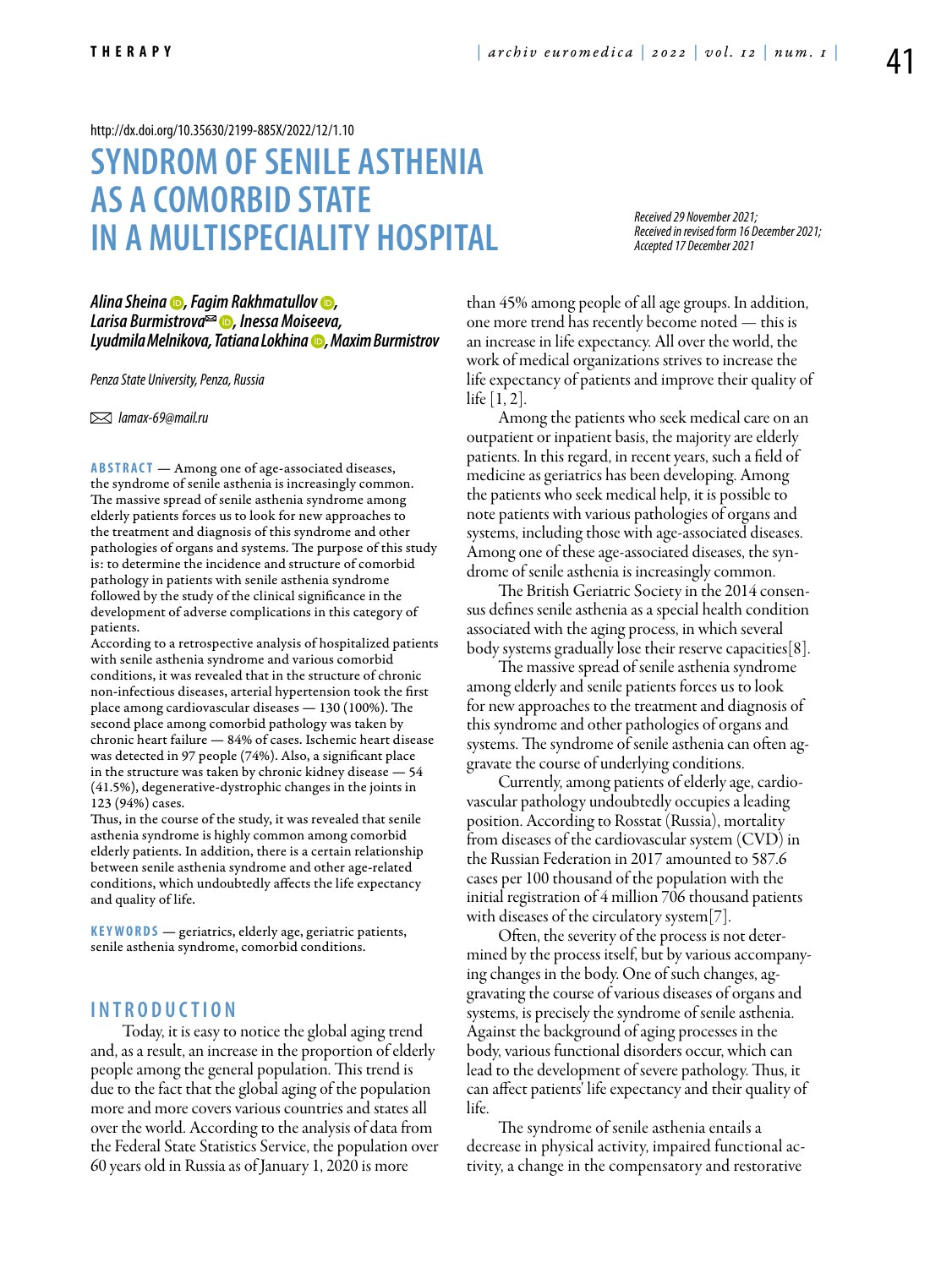**T h e r a p y**

reserve of the body, increases the risk of adverse complications and disasters. Against this background, the number of hospitalizations of patients for inpatient treatment more than doubles, and the risk of death increases [9].

In connection with the increase in patients with comorbid pathology in combination with the syndrome of senile asthenia, it is necessary to timely identify functional disorders in the body and predictors of the development of adverse complications. This will help optimize the approach to treatment and diagnosis among patients of this category and, accordingly, provide timely medical care. It is important at the initial contact between the doctor and the patient to identify the presence of senile asthenia syndrome, which, as mentioned above, can aggravate the course of any existing or developing pathology in the body  $[3, 5, 6]$ .

The aim of the study: to determine the incidence and structure of comorbid pathology in patients with senile asthenia syndrome, followed by the study of the clinical significance in the development of adverse complications in this category of patients.

### **MATERIAL AND METHODS**

The study included 130 patients who underwent inpatient treatment in the department of therapeutic profile at G.А. Zakharyin Clinical Hospital No. 6 (Penza, Russia) in 2019–2020. The study was retrospective, was carried out at the Department of Internal Diseases, Penza State University and consisted in the study of patient histories. The study complies with ethical standards, data on individual patients are not covered.

When analyzing the case histories, the following data were taken into account: age (over 65 years old), gender (male or female), the presence of senile asthenia syndrome, a history of arrhythmias, laboratory and instrumental diagnostics data during hospitalization (clinical blood test, lipid profile, creatinine level, glucose, blood electrolytes, blood pressure, electrocardiogram, Holter ECG monitoring, echocardiography). The above criteria made it possible to judge the presence of chronic non-communicable diseases. They also took into account the data on the intake of drugs, taking into account age, the presence of concomitant pathology, which made it possible to assess the treatment regimen and patient adherence to treatment. The diagnosis of cardiac arrhythmias in patients was established on the basis of anamnestic data, according to the results of clinical and instrumental studies. Screening of the syndrome of senile asthenia was carried out using the questionnaire "Age is not a hindrance". (Table 1).

*Table 1. Questionnaire "Age is not a hindrance"*

| N <sup>2</sup> | <b>Ouestion</b>                                                                                                                | Answer  |
|----------------|--------------------------------------------------------------------------------------------------------------------------------|---------|
| 1              | Have you lost 5 kg or more in the last 6 months?                                                                               | yes/not |
| 2              | Do you have any limitations in your daily life due to<br>decreased vision or hearing?                                          | yes/not |
| 3              | Over the past year, have you had any fall-related<br>injuries or non-injured falls?                                            | yes/not |
| 4              | Have you been feeling depressed, sad, or anxious over<br>the past weeks?                                                       | yes/not |
| 5              | Do you have problems with memory, understanding,<br>orientation or planning ability?                                           | yes/not |
| 6              | Do you suffer from urinary incontinence?                                                                                       | yes/not |
|                | Do you have difficulty getting around the house or<br>outside?<br>(Walking up to 100 meters or climbing 1 flight of<br>stairs) | yes/not |

*Note: for each answer "Yes" 1 point is awarded*

The interpretation of the results is based on the scores received for all the answers: 5 or more points — a high probability of the diagnosis of senile asthenia syndrome; 3–4 points — the likelihood of senile asthenia syndrome; 0–2 points — low probability of diagnosis of senile asthenia syndrome. Patients with scores of 3 or more underwent a more detailed examination based on the use of a geriatric card, which includes a short battery of tests of physical functioning (The Short Physical Performance Battery, SPPB), dynamometry, Mini-Cog test.

The maximum score for this test is 12 points. A result of ≤ 7 points is a criterion for diagnosing senile asthenia syndrome. (Fig. 1) [4].

Dynamometry is a method that allows you to determine the symmetry (or the degree of asymmetry) of the muscular system. Dynamometry is carried out using an electronic or mechanical dynamometer. The last test that has been used among patients with senile asthenia syndrome is the Mini-Cog test. This test is highly sensitive and informative and is used to detect cognitive impairments. (Table 2).

Interpretation of the results obtained: if the patient scored less than 3 points, the likelihood of cognitive impairment is high.

Comorbidity in patients with senile asthenia syndrome was assessed using the Charloson comorbidity index. The Charloson Index calculates the risk of mortality in the next 10 years. According to the comorbidity index of 1 point, the 10-year survival rate is 99%, 2 points — 96%, 3 points — 90%, 4 points — 77%, 5 points — 53%, 6 points — 21%. (Table 3).

The results obtained in the course of the study were formed into a database in Microsoft Excel 10.0.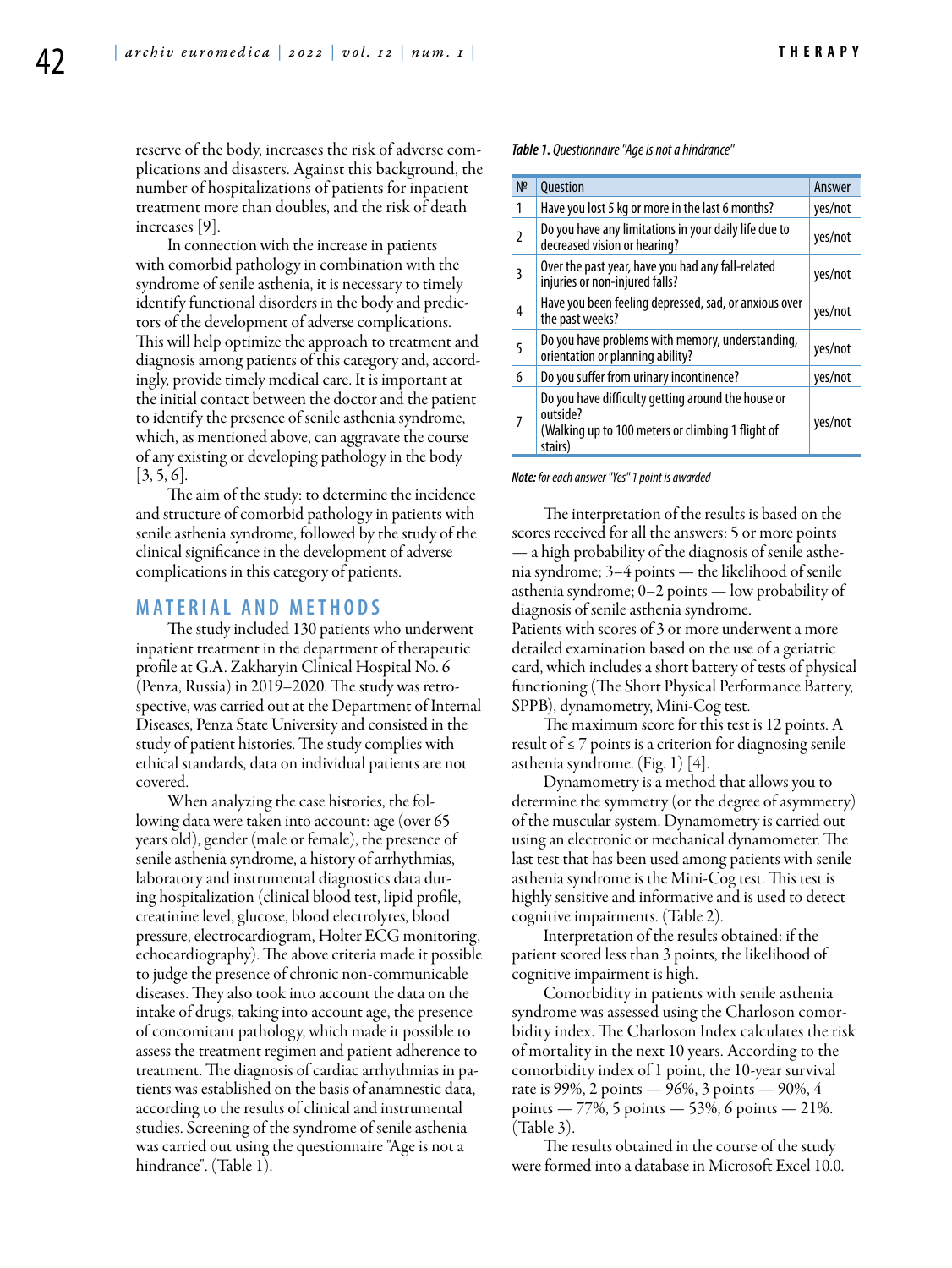

*Fig 1. The Short Physical Performance Battery (SPPB)*

|  | Table 2. Mini-Kog test |  |
|--|------------------------|--|
|  |                        |  |

| <b>Step</b> | Action                                                                                                                                                                                                                                                                                                                                                                                      | <b>Points</b>                                                                                                                                                                                                                                                                                                                                                                                        |
|-------------|---------------------------------------------------------------------------------------------------------------------------------------------------------------------------------------------------------------------------------------------------------------------------------------------------------------------------------------------------------------------------------------------|------------------------------------------------------------------------------------------------------------------------------------------------------------------------------------------------------------------------------------------------------------------------------------------------------------------------------------------------------------------------------------------------------|
| 1.          | Tell the patient:<br>"Listen to me carefully. Now I will<br>name 3 words, and you will need<br>to repeat them after me and<br>remember. " Later I will ask them<br>from you. "Pronounce 3 words<br>clearly: key, lemon, flag.<br>If the patient has not repeated all<br>3 words, from the words again.<br>If the patient cannot repeat all<br>3 words after 3 attempts, refer<br>to Step 2. | Not accrued                                                                                                                                                                                                                                                                                                                                                                                          |
| 2.          | Tell the patient:<br>«Next, I want you to draw a<br>round clock. Arrange all the<br>numbers that should be on the<br>dial» Upon completion, ask the<br>patient to adjust the clock to<br>show the time at 11 hours and<br>10 minutes.                                                                                                                                                       | Correctly drawn clock - 2 points.<br>A correctly drawn clock contains<br>all the necessary numbers in the<br>correct sequence without dupli-<br>cation. The numbers 12, 3, 6, 9<br>are located in the corresponding<br>places. The arrows point to the<br>numbers 11 and 2 (11:10). The<br>length of the arrows is not in-<br>cluded. Failure to draw the clock<br>correctly or failure $= 0$ points |
| 3.          | Ask the patient to recall 3 words<br>from Step 1.                                                                                                                                                                                                                                                                                                                                           | For each word played in Step 3,<br>the patient receives 1 point. If<br>you did not remember 1 word -<br>0 points                                                                                                                                                                                                                                                                                     |

#### *Table 3. Charlson Comorbidity Index*

| <b>Points</b> | Diseases                                                                                                                                                                                                      |  |
|---------------|---------------------------------------------------------------------------------------------------------------------------------------------------------------------------------------------------------------|--|
|               | myocardial infarction<br>congestive heart failure<br>peripheral arterial disease<br>cerebrovascular disease<br>dementia<br>COPD<br>connective tissue disease<br>peptic ulcer<br>mild liver damage<br>diabetes |  |
| 2             | hemiplegia<br>(KD<br>diet with organ damage<br>malignant tumor without metastases<br>leukemia<br>lymphomas                                                                                                    |  |
| 3             | moderate to severe liver damage                                                                                                                                                                               |  |
| 6             | metastatic malignant tumors<br>AIDS                                                                                                                                                                           |  |
|               | + 1 point is added for every 10 years of life after 40 (40-<br>49 years - 1 point, 50-59 - 2 points, etc.)                                                                                                    |  |

The analysis of the data obtained during the study was carried out using the StatSoftStatistica 10 program.

# **RESULTS**

Patients (130 people) who were included in the research work were distributed according to gender — 57 male patients (43.8%), 73 female patients (56.2%) (Fig. 2). The median age of the subjects was 76 (65; 92) years.

According to the comprehensive geriatric assessment (which also includes the questionnaire Age is not a hindrance, a short battery of tests of physical functioning, dynamometry, the Mini-Kog test), all patients were divided into two main groups: the first group — patients with senile asthenia syndrome — 121 people (93%), the second group included patients with preasthenia — 9 people (7%). (Table 4).

As a result of the analysis of the case histories of patients with senile asthenia syndrome, diseases of the cardiovascular system took the first place among comorbid pathologies. The most common disease among CVS was arterial hypertension, which was detected in all patients (100%), which is a significant factor in the onset of chronic and acute forms of ischemic heart disease. Chronic heart failure (CHF) occurred in 84% of cases (110 patients). Next in terms of the frequency of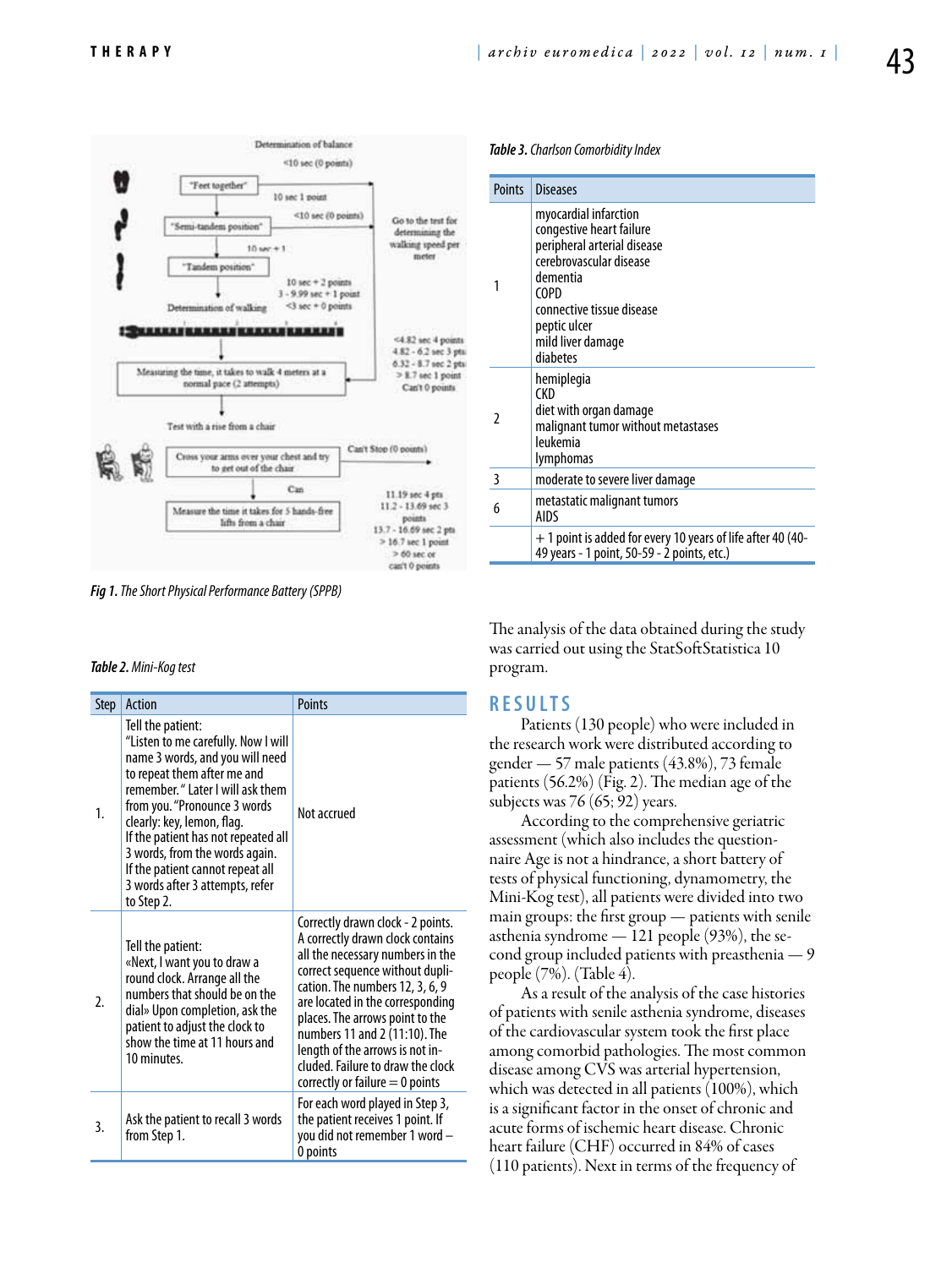

*Fig. 2. Distribution of patients by gender*

*Table 4. CGA parameters in comorbid patients with senile asthenia syndrome*

| Indicator                                                     | Patients ( $n = 130$ ) | P       |
|---------------------------------------------------------------|------------------------|---------|
| Questionnaire "Age is not a hin-<br>drance", points           | 4(2;5)                 | < 0.001 |
| <b>Brief Battery of Physical Functioning</b><br>Tests, Points | 4(2;5)                 | < 0.001 |
| Mini-Kog test, points                                         | 2(1,4)                 | < 0.001 |

*Note: the results are presented as Me (25%; 75%)*

occurrence was ischemic heart disease in 97 people (74%). Postinfarctioncardiosclerosis was diagnosed in 39 people (30%). Angina pectoris was present in 52 patients  $(40\%)$  (Fig. 3).



*Fig. 3. Distribution of patients by morbidity combined with senile asthenia syndrome*

When assessing the lipid profile, namely, the following indicators were taken into account: total cholesterol, triglycerides, high-density lipoproteins, low-density lipoproteins, atherogenic coefficient, the incidence of dyslipidemia was 44 (39.3%) among the men, 68 (60.7%) among the women.

As a result of cardiac remodeling in IHD and AH, 81 patients (62.3%) had rhythm disturbances manifested in the form of a permanent and paroxysmal form of atrial fibrillation. Supraventricular and ventricular extrasystoles were somewhat less common.

Among the diseases of the endocrine system, type 2 diabetes mellitus (DM), when using the data of anamnesis and laboratory research methods, there were 43 people (33%). When assessing the glomerular filtration rate using the CKD-EPI formula, chronic kidney disease was detected in 54 patients (41.5%), in most patients it was stage 3–4.

Degenerative-dystrophic changes in the joints, namely osteoarthritis, occurred in 123 (94%) cases. Iron deficiency anemia occupied a significant place among blood diseases.

The treatment prescribed to patients was, in most cases, multicomponent. Women with comorbid pathology received on average 5 drugs, men 7. Analyzing the prescriptions, it was revealed that all drugs were focused on the correction of all concomitant diseases. In this regard, it is necessary to take into account drug-drug interactions that affect the kinetics of drugs. Adherence in this study was 40% for men and 60% for women.

The Charloson comorbidity index among patients with senile asthenia syndrome averaged 5.8 points, which corresponds to 10-year survival in 21% of patients (Table 5). Among men, on average, the index was 5.6 points, among women — 5.2 points.

## **C ON CLUSION**

1. In the study group, among patients with comorbid conditions in combination with senile asthenia syndrome, female patients predominated — 73 (56.2%).

2. In the structure of chronic non-infectious diseases, the first place among cardiovascular diseases was taken by arterial hypertension — 130 (100%). The second place among comorbid pathology was taken by chronic heart failure, which accounts for 84% of cases. Ischemic heart disease occurred in 97 people (74%), which is a significant share in the structure of concomitant diseases.

3. Also, a significant place in the structure was taken by chronic kidney disease — 54 (41.5%), degenerative-dystrophic changes in the joints in 123 (94%) cases.

4. In patients with senile asthenia syndrome, the comorbidity index averaged 5.8 points, which corresponds to 10 — year survival in 21% of patients. The presence of comorbid pathology in patients with senile asthenia syndrome aggravates the course of the underlying disease, which undoubtedly affects its outcome.